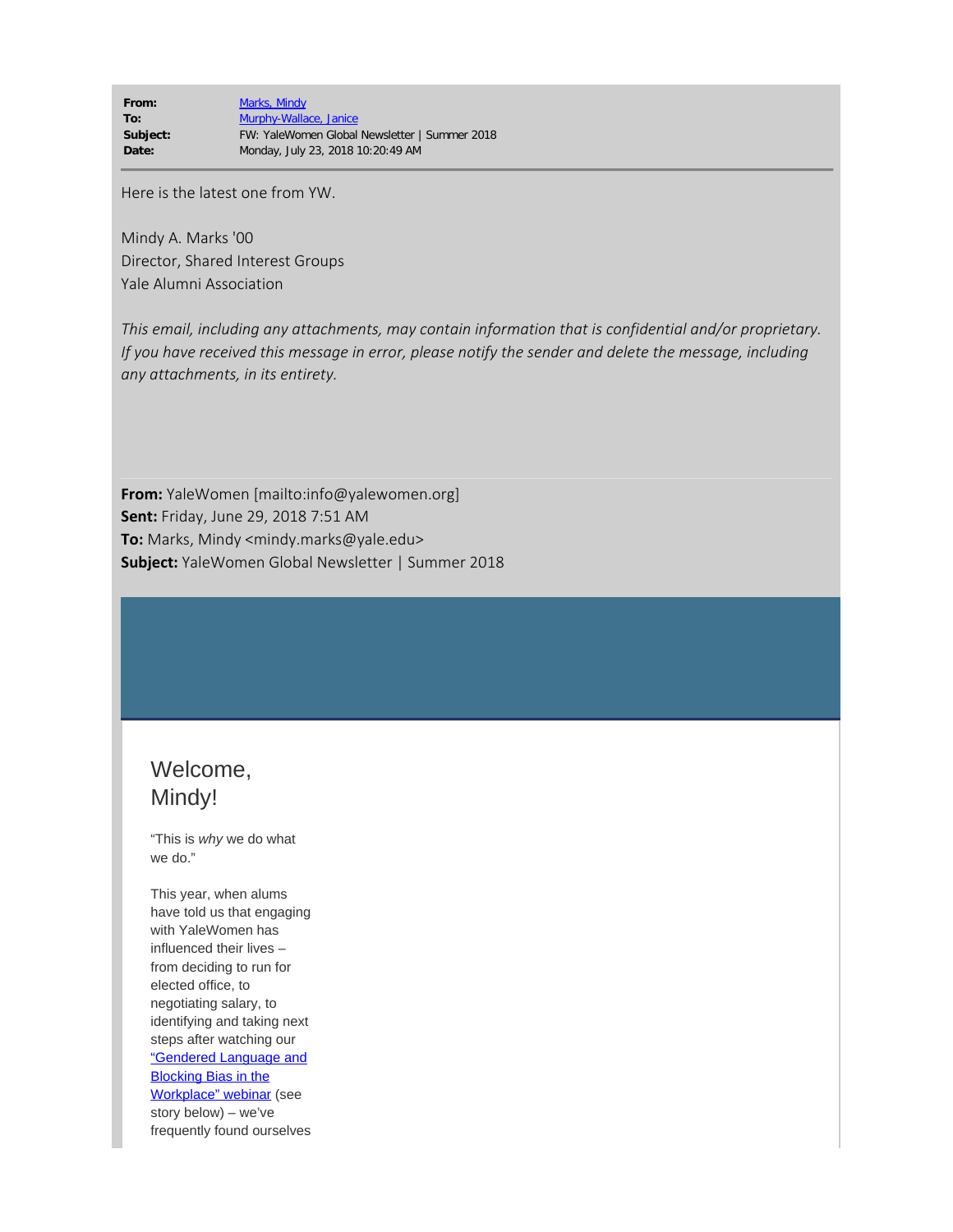saying "this is *why* we do what we do."

We also found ourselves focused on the word *why* in conjunction with the YaleWomen Council's inperson meeting last month as we began our work to chart a course for the 2018-2019 year and beyond. You might be interested in exploring the [tool](https://na01.safelinks.protection.outlook.com/?url=https%3A%2F%2Fwww.yalewomen.org%2Fr%3Fu%3Dhttps%253A%252F%252Fwww.ted.com%252Ftalks%252Fsimon_sinek_how_great_leaders_inspire_action%26e%3D082a34e826bdd8bc81b2ae13b59ca50d183566c3%26utm_source%3Dyalewomen%26utm_medium%3Demail%26utm_campaign%3Dyw_summer2018%26n%3D2&data=02%7C01%7Cmindy.marks%40yale.edu%7C0dddaa41cfaf4b49b1dc08d5ddb6a6c1%7Cdd8cbebb21394df8b4114e3e87abeb5c%7C0%7C0%7C636658698925371635&sdata=BrZbfRxmbT%2FBJwHoKQVUS3j7VCbQV%2F%2BCgCgHyyvtcs8%3D&reserved=0) we used to help us get to YaleWomen's *why* – our purpose and beliefs – which will guide us as we develop this year's workplan. (Spoiler alert for those of you who tinker with the tool: our *why* will take us to our *how* and our *what*!) Stay tuned for more information!

Please join YaleWomen in celebrating and telling the stories of Yale women. Let us hear from you, in our Facebook group or by email to [info@yalewomen.org](mailto:info@yalewomen.org). Our thanks for all you do!

Sincerely, Susan E. Lennon '85 MPPM Chair, YaleWomen

 $|?|$ 

 $|2|$ 



[Read More](https://na01.safelinks.protection.outlook.com/?url=https%3A%2F%2Fwww.yalewomen.org%2Fyalewomen_thanks_outgoing_council_members_welcomes_incoming_council_members%3Fe%3D082a34e826bdd8bc81b2ae13b59ca50d183566c3%26utm_source%3Dyalewomen%26utm_medium%3Demail%26utm_campaign%3Dyw_summer2018%26n%3D10&data=02%7C01%7Cmindy.marks%40yale.edu%7C0dddaa41cfaf4b49b1dc08d5ddb6a6c1%7Cdd8cbebb21394df8b4114e3e87abeb5c%7C0%7C0%7C636658698925527893&sdata=OKHBVSEGX2%2Bbu2Cthh7O0ZtvnJ2ftCKIGP6tAfic6JM%3D&reserved=0)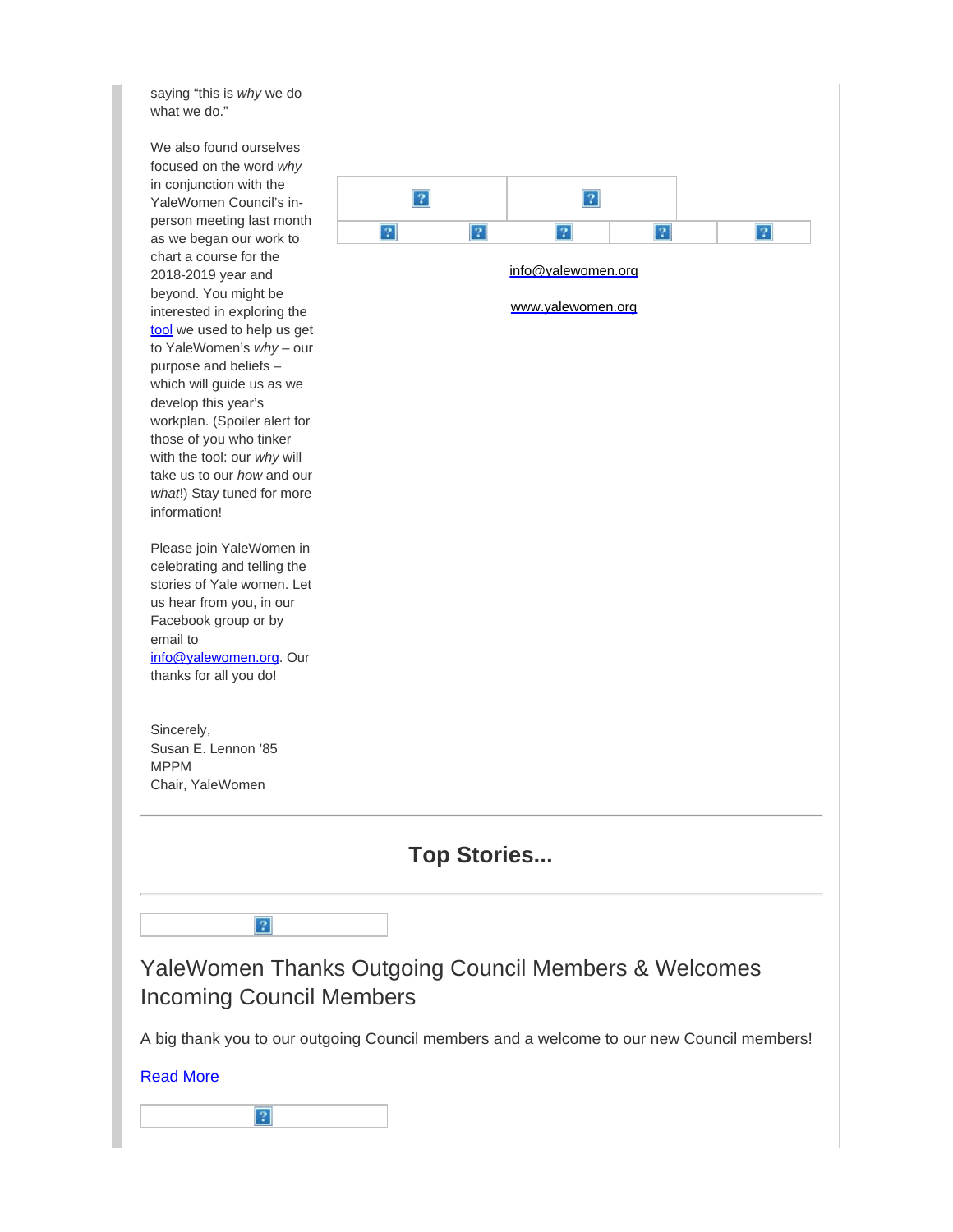# The *50 Women at Yale 150* Logo

*50 Women at Yale 150* is thrilled to announce the launch of the logo, [website](https://na01.safelinks.protection.outlook.com/?url=https%3A%2F%2Fwww.yalewomen.org%2Fr%3Fu%3Dhttps%253A%252F%252Fcelebratewomen.yale.edu%252F%26e%3D082a34e826bdd8bc81b2ae13b59ca50d183566c3%26utm_source%3Dyalewomen%26utm_medium%3Demail%26utm_campaign%3Dyw_summer2018%26n%3D11&data=02%7C01%7Cmindy.marks%40yale.edu%7C0dddaa41cfaf4b49b1dc08d5ddb6a6c1%7Cdd8cbebb21394df8b4114e3e87abeb5c%7C0%7C0%7C636658698925527893&sdata=BoWZ6dUYIcXgs48gbIIHkICu3z83v6j%2FSpf5DO6SOFs%3D&reserved=0), and initial plans for the 2019-2020 celebration of women at Yale.

### [Read More](https://na01.safelinks.protection.outlook.com/?url=https%3A%2F%2Fwww.yalewomen.org%2Fbehind_the_logo_50_women_at_yale_150%3Fe%3D082a34e826bdd8bc81b2ae13b59ca50d183566c3%26utm_source%3Dyalewomen%26utm_medium%3Demail%26utm_campaign%3Dyw_summer2018%26n%3D12&data=02%7C01%7Cmindy.marks%40yale.edu%7C0dddaa41cfaf4b49b1dc08d5ddb6a6c1%7Cdd8cbebb21394df8b4114e3e87abeb5c%7C0%7C0%7C636658698925527893&sdata=nP%2FgJI9rT4UP1ZyVDJEyNjM1L2XpDLFf2PRUNnnL%2B18%3D&reserved=0)

 $\overline{?}$ 

## Seeking Mentors for Tsai CITY at Yale

Are you interested in providing your professional expertise to young innovators, change-makers, and entrepreneurs at Yale? If so, read on!

### [Read More](https://na01.safelinks.protection.outlook.com/?url=https%3A%2F%2Fwww.yalewomen.org%2Fseeking_mentors_for_tsai_city_at_yale%3Fe%3D082a34e826bdd8bc81b2ae13b59ca50d183566c3%26utm_source%3Dyalewomen%26utm_medium%3Demail%26utm_campaign%3Dyw_summer2018%26n%3D13&data=02%7C01%7Cmindy.marks%40yale.edu%7C0dddaa41cfaf4b49b1dc08d5ddb6a6c1%7Cdd8cbebb21394df8b4114e3e87abeb5c%7C0%7C0%7C636658698925527893&sdata=Yx6WyXumZbkXG3XZU7yyfimCjQkfsi3lUeNUoCSkA94%3D&reserved=0)

|--|

### Yale Alumni Association Hosts Breakfasts for Women Alums at Yale Reunions

Yale women alums celebrated reunions at breakfasts hosted by the Yale Alumni Association for Yale College women alums.

#### [Read More](https://na01.safelinks.protection.outlook.com/?url=https%3A%2F%2Fwww.yalewomen.org%2Fyale_college_women_alums_at_yale_reunions%3Fe%3D082a34e826bdd8bc81b2ae13b59ca50d183566c3%26utm_source%3Dyalewomen%26utm_medium%3Demail%26utm_campaign%3Dyw_summer2018%26n%3D14&data=02%7C01%7Cmindy.marks%40yale.edu%7C0dddaa41cfaf4b49b1dc08d5ddb6a6c1%7Cdd8cbebb21394df8b4114e3e87abeb5c%7C0%7C0%7C636658698925527893&sdata=IAMrw44ZGl%2FDlM1yRp1vMYs6M5TrVqYNOPecGC7XLfY%3D&reserved=0)



Black Women, Beauty, and Perception

Mindy A. Marks '00, Director for Shared Interest Groups at the Yale Alumni Association, and Dr. Scyatta Wallace '96, hosted a panel discussion on black women, beauty, and perception.

#### [Read More](https://na01.safelinks.protection.outlook.com/?url=https%3A%2F%2Fwww.yalewomen.org%2Fyale_alumni_association_hosts_panel_discussion_on_black_women_beauty_and_perception%3Fe%3D082a34e826bdd8bc81b2ae13b59ca50d183566c3%26utm_source%3Dyalewomen%26utm_medium%3Demail%26utm_campaign%3Dyw_summer2018%26n%3D15&data=02%7C01%7Cmindy.marks%40yale.edu%7C0dddaa41cfaf4b49b1dc08d5ddb6a6c1%7Cdd8cbebb21394df8b4114e3e87abeb5c%7C0%7C0%7C636658698925527893&sdata=7NS%2F7T4M2KOFOuzNhvCbsEWgx211c161gK%2Fgz%2Fs%2FclU%3D&reserved=0)



### YaleWomen Webinar Inspires Action to Combat Gender Bias in the **Workplace**

On May 18th, YaleWomen hosted its 6th webinar, this one entitled ["Gendered Language and](https://na01.safelinks.protection.outlook.com/?url=https%3A%2F%2Fwww.yalewomen.org%2Fr%3Fu%3Dhttps%253A%252F%252Fwww.youtube.com%252Fwatch%253Fv%253DqXI-4SiMgsg%2526t%253D8s%26e%3D082a34e826bdd8bc81b2ae13b59ca50d183566c3%26utm_source%3Dyalewomen%26utm_medium%3Demail%26utm_campaign%3Dyw_summer2018%26n%3D16&data=02%7C01%7Cmindy.marks%40yale.edu%7C0dddaa41cfaf4b49b1dc08d5ddb6a6c1%7Cdd8cbebb21394df8b4114e3e87abeb5c%7C0%7C0%7C636658698925527893&sdata=EVKv820vfpNDC5gGQlqpDNUfNfYN5ANC1ioJtBZXFqc%3D&reserved=0) [Blocking Bias in the Workplace."](https://na01.safelinks.protection.outlook.com/?url=https%3A%2F%2Fwww.yalewomen.org%2Fr%3Fu%3Dhttps%253A%252F%252Fwww.youtube.com%252Fwatch%253Fv%253DqXI-4SiMgsg%2526t%253D8s%26e%3D082a34e826bdd8bc81b2ae13b59ca50d183566c3%26utm_source%3Dyalewomen%26utm_medium%3Demail%26utm_campaign%3Dyw_summer2018%26n%3D16&data=02%7C01%7Cmindy.marks%40yale.edu%7C0dddaa41cfaf4b49b1dc08d5ddb6a6c1%7Cdd8cbebb21394df8b4114e3e87abeb5c%7C0%7C0%7C636658698925527893&sdata=EVKv820vfpNDC5gGQlqpDNUfNfYN5ANC1ioJtBZXFqc%3D&reserved=0)

### [Read More](https://na01.safelinks.protection.outlook.com/?url=https%3A%2F%2Fwww.yalewomen.org%2Fyalewomen_webinar_inspires_action_to_combat_gender_bias_in_the_workplace%3Fe%3D082a34e826bdd8bc81b2ae13b59ca50d183566c3%26utm_source%3Dyalewomen%26utm_medium%3Demail%26utm_campaign%3Dyw_summer2018%26n%3D17&data=02%7C01%7Cmindy.marks%40yale.edu%7C0dddaa41cfaf4b49b1dc08d5ddb6a6c1%7Cdd8cbebb21394df8b4114e3e87abeb5c%7C0%7C0%7C636658698925527893&sdata=4BYvYT3YgVAGeH3f1pl0M5q%2BCN%2BbaD2uVqzEthf0DQo%3D&reserved=0)

### Women and the Yale Corporation

Back in April, alums received an email from Yale reminding us to vote in the Yale Corporation's Alumni Fellow Election. Two candidates – both male – were put forth, which prompted many of us to ask: what has been the role of women on the Yale Corporation?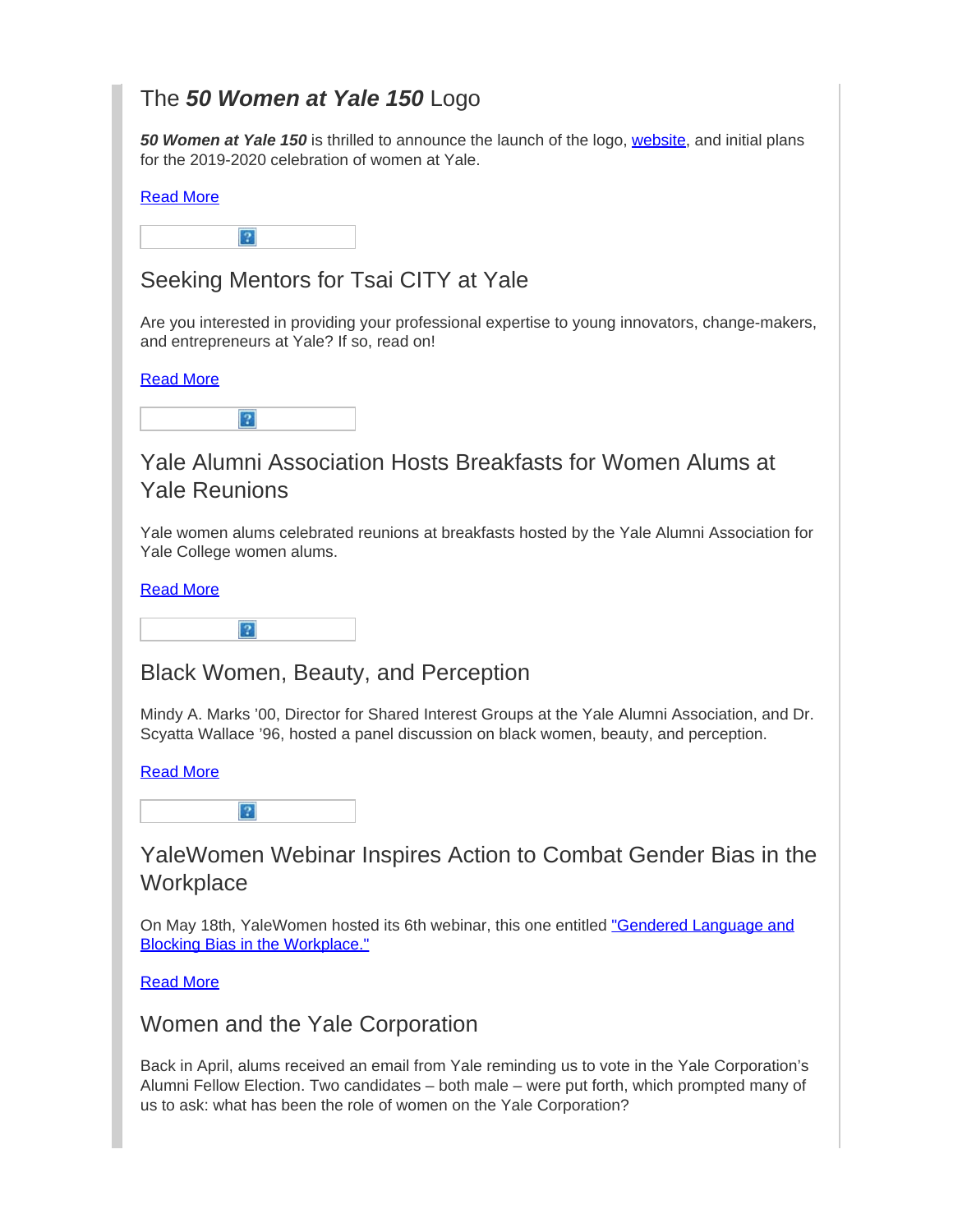### [Read More](https://na01.safelinks.protection.outlook.com/?url=https%3A%2F%2Fwww.yalewomen.org%2Fwomen_and_the_yale_corporation%3Fe%3D082a34e826bdd8bc81b2ae13b59ca50d183566c3%26utm_source%3Dyalewomen%26utm_medium%3Demail%26utm_campaign%3Dyw_summer2018%26n%3D18&data=02%7C01%7Cmindy.marks%40yale.edu%7C0dddaa41cfaf4b49b1dc08d5ddb6a6c1%7Cdd8cbebb21394df8b4114e3e87abeb5c%7C0%7C0%7C636658698925527893&sdata=odxZuD75CaPrWd1d8E1S8Sb3xVK0CNrjjmJJAGTLpoo%3D&reserved=0)

## Support YaleWomen

"This is *why* we do what we do."

But we can't do it without you. YaleWomen – through our enewsletters, webinars, chapters, social media, conferences and symposia, and even at the breakfasts at Yale College reunions – connects Yale women alums of the College and the Graduate & Professional Schools and amplifies our voices. Our volunteers possess a vast array of experience and expertise, and they invest countless hours to produce these outcomes. They also ensure that the technology platforms that bring you our website, enewsletter, and webinars work, and that the federal and state filings required by our 501(c)(3) status are done.

If you value our work, please consider making a charitable donation to YaleWomen. We are an all-volunteer, 501(c)(3), no-dues organization, and we deeply appreciate charitable gifts of any size.

You can donate online at [yalewomen.org/support](https://na01.safelinks.protection.outlook.com/?url=https%3A%2F%2Fwww.yalewomen.org%2Fsupport%3Fe%3D082a34e826bdd8bc81b2ae13b59ca50d183566c3%26utm_source%3Dyalewomen%26utm_medium%3Demail%26utm_campaign%3Dyw_summer2018%26n%3D19&data=02%7C01%7Cmindy.marks%40yale.edu%7C0dddaa41cfaf4b49b1dc08d5ddb6a6c1%7Cdd8cbebb21394df8b4114e3e87abeb5c%7C0%7C0%7C636658698925527893&sdata=5FrErpe7Kdx7xDrlrsn9vW1gx3%2FyotXY7UgGl8snRxg%3D&reserved=0) or by sending a check to YaleWomen, Inc., 206 Elm Street, Box #2196, New Haven, CT 06520-2196. With your support, we will continue to build an organization of informed, engaged, and dedicated Yale women who have so much to share with the world and with each other! A gift to YaleWomen may also qualify for your employer's Matching Contributions plan.

## **In Brief...**

# Check it out: A Blog About the Current State of Women's Health Research

Women's Health Research at Yale's *[Why Didn't I Know This?](https://na01.safelinks.protection.outlook.com/?url=https%3A%2F%2Fwww.yalewomen.org%2Fr%3Fu%3Dhttps%253A%252F%252Fmedium.com%252Fwhy-didnt-i-know-this%26e%3D082a34e826bdd8bc81b2ae13b59ca50d183566c3%26utm_source%3Dyalewomen%26utm_medium%3Demail%26utm_campaign%3Dyw_summer2018%26n%3D20&data=02%7C01%7Cmindy.marks%40yale.edu%7C0dddaa41cfaf4b49b1dc08d5ddb6a6c1%7Cdd8cbebb21394df8b4114e3e87abeb5c%7C0%7C0%7C636658698925527893&sdata=T0VZQhpVFg%2Bv8dfUvUIFA6K6aYaF47SeshjLJt828qA%3D&reserved=0)* offers a personal look at the history and current state of women's health research from the undergraduate fellows of WHRY. The latest blog post from Dhiksha Balaji – who graduated from Yale College last month – is "Remembering O*[ur Bodies, Ourselves."](https://na01.safelinks.protection.outlook.com/?url=https%3A%2F%2Fwww.yalewomen.org%2Fr%3Fu%3Dhttps%253A%252F%252Fmedium.com%252Fwhy-didnt-i-know-this%252Fremembering-our-bodies-ourselves-86c37843a50e%26e%3D082a34e826bdd8bc81b2ae13b59ca50d183566c3%26utm_source%3Dyalewomen%26utm_medium%3Demail%26utm_campaign%3Dyw_summer2018%26n%3D21&data=02%7C01%7Cmindy.marks%40yale.edu%7C0dddaa41cfaf4b49b1dc08d5ddb6a6c1%7Cdd8cbebb21394df8b4114e3e87abeb5c%7C0%7C0%7C636658698925527893&sdata=GRA9qwdHTxu9VcK6tsLvKYnt9U4fmlQ6JGNknUn0lMw%3D&reserved=0)*

### Check it out: New Leadership Program, Women on Boards, at the Yale School of Management

This fall, the Yale School of Management will launch its newest leadership program for women, Women on Boards. If you watched YaleWomen's webinar, ["In Conversation: Access and Impact](https://na01.safelinks.protection.outlook.com/?url=https%3A%2F%2Fwww.yalewomen.org%2Fr%3Fu%3Dhttps%253A%252F%252Fwww.youtube.com%252Fwatch%253Fv%253DKV_VmtdY92E%26e%3D082a34e826bdd8bc81b2ae13b59ca50d183566c3%26utm_source%3Dyalewomen%26utm_medium%3Demail%26utm_campaign%3Dyw_summer2018%26n%3D22&data=02%7C01%7Cmindy.marks%40yale.edu%7C0dddaa41cfaf4b49b1dc08d5ddb6a6c1%7Cdd8cbebb21394df8b4114e3e87abeb5c%7C0%7C0%7C636658698925527893&sdata=ktZWzoYd%2FFZ%2BO30Y6Sbg%2BxT%2Ft18g6p2fhLaAf8MYH1o%3D&reserved=0) [of Women on Corporate Boards,](https://na01.safelinks.protection.outlook.com/?url=https%3A%2F%2Fwww.yalewomen.org%2Fr%3Fu%3Dhttps%253A%252F%252Fwww.youtube.com%252Fwatch%253Fv%253DKV_VmtdY92E%26e%3D082a34e826bdd8bc81b2ae13b59ca50d183566c3%26utm_source%3Dyalewomen%26utm_medium%3Demail%26utm_campaign%3Dyw_summer2018%26n%3D22&data=02%7C01%7Cmindy.marks%40yale.edu%7C0dddaa41cfaf4b49b1dc08d5ddb6a6c1%7Cdd8cbebb21394df8b4114e3e87abeb5c%7C0%7C0%7C636658698925527893&sdata=ktZWzoYd%2FFZ%2BO30Y6Sbg%2BxT%2Ft18g6p2fhLaAf8MYH1o%3D&reserved=0)" you know that the path to landing these increasingly important roles is complicated. Learn more about Women on Boards, which will run October 28-November 2, 2018, [here](https://na01.safelinks.protection.outlook.com/?url=https%3A%2F%2Fwww.yalewomen.org%2Fr%3Fu%3Dhttps%253A%252F%252Fsom.yale.edu%252Fevent%252F2018%252F10%252Fwomen-on-boards%26e%3D082a34e826bdd8bc81b2ae13b59ca50d183566c3%26utm_source%3Dyalewomen%26utm_medium%3Demail%26utm_campaign%3Dyw_summer2018%26n%3D23&data=02%7C01%7Cmindy.marks%40yale.edu%7C0dddaa41cfaf4b49b1dc08d5ddb6a6c1%7Cdd8cbebb21394df8b4114e3e87abeb5c%7C0%7C0%7C636658698925527893&sdata=33Q6Gc85F2gW4%2FEF2frUHum5gSDXgcJyawcDQBbjC%2FQ%3D&reserved=0). Applications must be submitted between July 1-September 28, 2018.

**Stories you may have missed...**